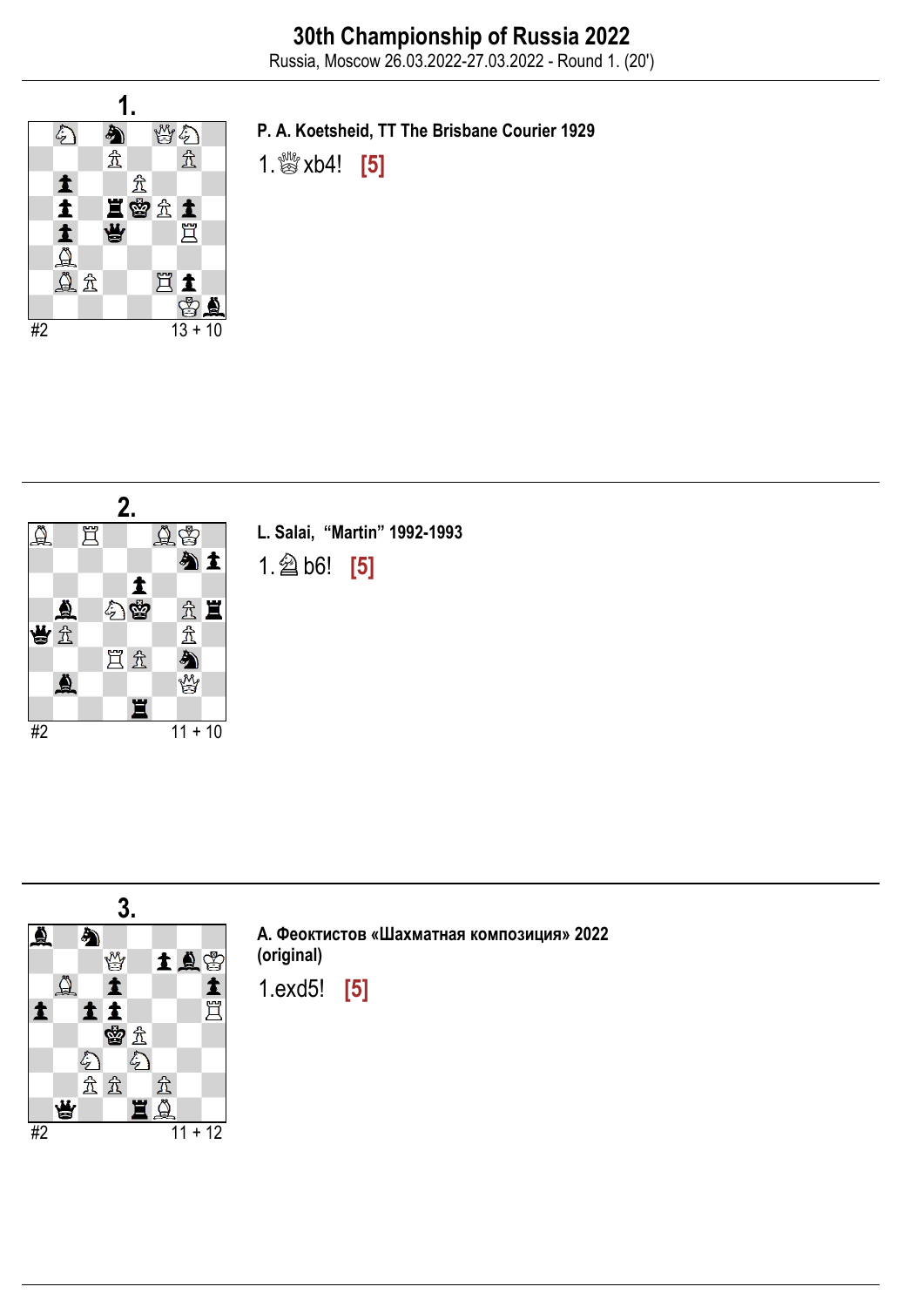Russia, Moscow 26.03.2022-27.03.2022 - Round 2. (60')



|                            | J. Taraba, "Mat-Pat" 1993 |                            |      |                            |   |      |     |   |
|----------------------------|---------------------------|----------------------------|------|----------------------------|---|------|-----|---|
| $1.2$ c6!                  |                           |                            |      |                            |   |      |     |   |
| >                          |                           |                            |      | $\bm{\textcircled{\it a}}$ |   |      |     |   |
| U c3                       |                           |                            |      | $\overline{\mathbf{C}}$    |   |      |     |   |
| 闔 b2                       |                           | 2. ad2!                    |      | 0<br>0<br>0                |   |      |     |   |
| $\mathbb{Q}$ b2            |                           | 2. tc3!                    |      |                            |   |      |     |   |
| 闔 c3                       |                           | 2. axc5!                   |      | $\bar{\pmb{\theta}}$       |   |      |     |   |
| c3                         |                           | $2.h8$ $\frac{80}{10}$ !   |      | $\bar{\textbf{0}}$         |   |      |     |   |
| <b>奠f4</b>                 |                           | $2.\n\hat{\triangle}$ xf4+ |      | $\overline{\omega}$        |   |      |     |   |
| 闔e3                        |                           |                            |      | $\circledR$                |   |      |     |   |
| $\bm{\textcircled{\it 0}}$ | 1                         | 2                          | 3    | 4                          | 5 | 6    |     | 8 |
| Pts.                       | 0,5                       | 1                          | 1,75 | 2,5                        | 3 | 3,75 | 4,5 | 5 |



T. Ricketts, Англия - Нидерланды 1956 (version)

1.♗xe5!

| >                  | $2.$ $\&$ xd4  | [1] |
|--------------------|----------------|-----|
| $\hat{\otimes}$ d2 | $2.06+$        | [1] |
| <b>② xe5</b>       |                | [1] |
| @d6                | $2.$ $*$ f4    | [1] |
| 闔 xd5              | $2.$ $\%$ $c5$ | [1] |



| (original)  |     |                                   |                | А. Феоктистов «Шахматная композиция» 2022 |     |      |   |
|-------------|-----|-----------------------------------|----------------|-------------------------------------------|-----|------|---|
|             |     |                                   |                |                                           |     |      |   |
| >           |     | $2.\n  2$ c4!                     |                | $\bm{\omega}$                             |     |      |   |
| 曾xf6        |     | $2.\n  2$ g6+!                    |                | $\bar{\bm{\varnothing}}$                  |     |      |   |
| <b>奠 f7</b> |     | $2.$ $(2.64+1)$                   |                |                                           |     |      |   |
| <b>奠 e8</b> |     | $2.\text{dxe8}$ $\frac{100}{100}$ |                | @<br>@<br>@                               |     |      |   |
| dxe5        |     | 2. 2xe5!                          |                |                                           |     |      |   |
| <b>奠 g6</b> |     | 2. 2xg6!                          |                | $\overline{\bm{\mathsf{\vartheta}}}$      |     |      |   |
| 奠 xf6       |     | $2.$ $\&$ e4+!                    |                | $\widehat{\bm{a}}$                        |     |      |   |
|             |     | 2                                 | 3              |                                           | 5   | 6    |   |
| Pts.        | 0,5 | 1,25                              | $\overline{2}$ | 2,75                                      | 3,5 | 4,25 | 5 |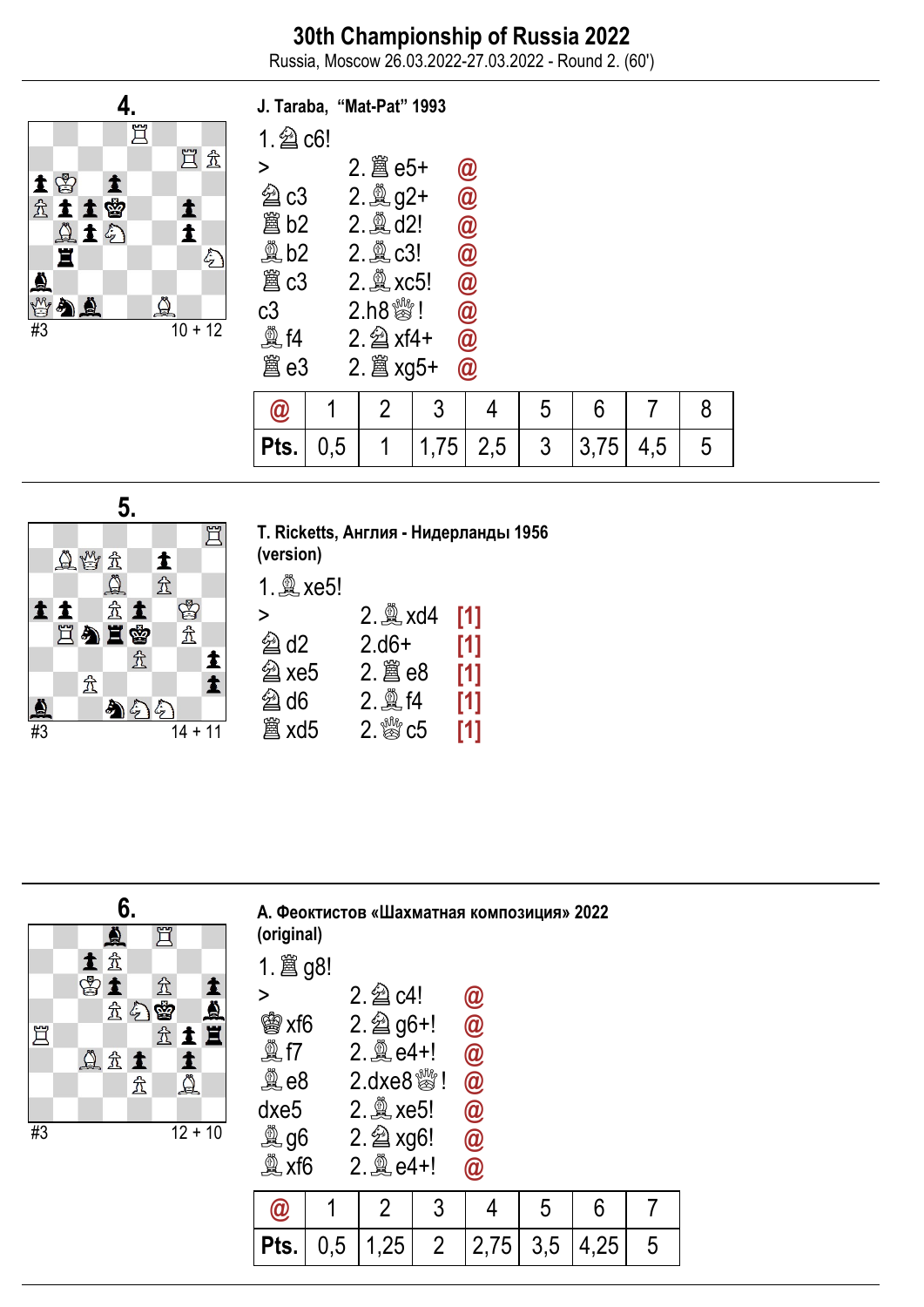Russia, Moscow 26.03.2022-27.03.2022 - Round 3. (100')

A. Avni & Y. Afek "Tidskrift for Schak" 1995

## 7. 曾 **S**  $\blacktriangle$ 金士 直幻 罝 金会 ♔ EQ  $7 + 6$

1. ♗c3 de 2. ♖h1 ू<sup>ख</sup>ी94 3. ♖xg4! [1] ♘xg4+ 4. ♔g3+ ♘h6 5. ♖xh6+ ♔g7 6. ♖d6! [2] **闔 xd6** 7. ♗xe5+ **蠶 f6** 8.d4! [1] **曾g6/曾f7** 9. ♗xf6 **幽xf6** 10. ♔f4 ♔e6 11. ♔e4 **会d6** 12.d5! [1]



#### 1. ♗b4+ **幽a4** 2. ♗c6+ 雷b3 3. ♗d5+ **幽a4** 4. ♗c4! [1]  $\hat{\mathfrak{A}}$  c5+ 5. ♗xc5  $\frac{100}{200}$  xc4+ 6. ♖d4! [1] bxc5 7. ♖xc4 **幽b5** 8. ♔d3 f5

A. Avni "Y.Hoch – 50" 1999

9.g4 [1] e6 10.  $\hat{a}$  f4! [1] gxf4 11.g5! [1] (-0.5) очков от положительного ре

 если сразу указано 1…Kb3 и приведено решение на ход коро



#### A. Avni "Problem Paradise" 2016-2017 1. ♗g7+ ♘xg7 2. Straw xg7+ f6  $3.8^{\circ}$   $c\bar{7}$  + [1] **<br>曾f5** 4. ♕a5+ **曾g6** 5. ﷺ xa2! [1]  $\mathbb{Q}$  d5 6.  $\frac{1000}{2000}$  xd5 [1] **奠e1/奠f2+** 7. 2 h3! [1] **闔 xd5** 8. 2 f4+ [1] **曾g5** 9. ♘xd5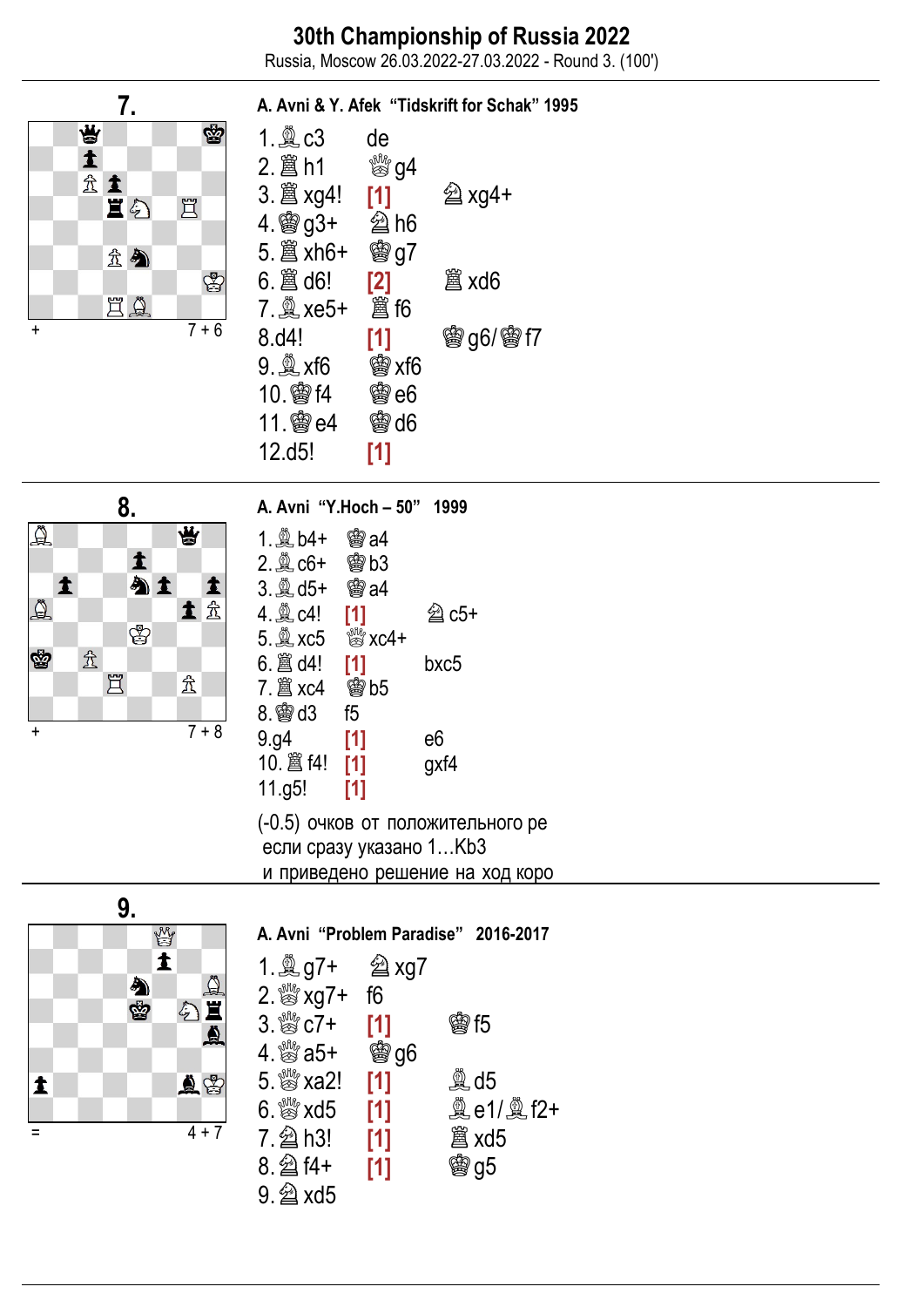Russia, Moscow 26.03.2022-27.03.2022 - Round 4. (50')



## В. Гуров «Шахматная композиция» 2022

(original)

| 1.c6         | 簋 d5+                                     | 2. \$ xe6 $\%$ xc6 $\ddagger$ [1,25]            |                               |  |
|--------------|-------------------------------------------|-------------------------------------------------|-------------------------------|--|
| 1.c5         | $\mathbb{Q}$ xf5                          | $2.$ 臠 xd4                                      | $\frac{300}{250}$ xc5‡ [1,25] |  |
|              | $\stackrel{\text{\tiny{W}}}{\otimes} C5+$ | $2.$ @ $x \in 6$                                | $\frac{300}{25}$ xf5‡ [1,25]  |  |
| $1$ .gxh $4$ |                                           | $\frac{300}{200}$ xc7+ 2. $\frac{200}{200}$ xd4 | ▒ f4‡ [1,25]                  |  |



| (original)          |     |   | А. Феоктистов «Шахматная композиция» 2022 |                                                                                                   |                                                 |
|---------------------|-----|---|-------------------------------------------|---------------------------------------------------------------------------------------------------|-------------------------------------------------|
| 1.b4                |     |   |                                           | <b>③xf3 2. ④d3 ④d1 3. 曾c4 ③b3‡</b><br>1. $\angle$ g6 $\angle$ xf3 2. 曾e6 $\angle$ d6 3. 曾f5 2 d4‡ | $\bm{\varpi}$<br>$\bm{\varpi}$<br>$\bm{\varpi}$ |
| $\bm{\varpi}$       |     |   |                                           |                                                                                                   |                                                 |
| <b>Pts.</b>   $1,5$ | 3,5 | 5 |                                           |                                                                                                   |                                                 |



### Ю. Белоконь «Проблемист Украины» 2010

| 1.c2            |  |  |  |  | 1. $\&$ g4 $\&$ xh1 2. $\&$ h3 $\&$ xh3 3. $\&$ f6 $\&$ xg3 4. $\&$ h3 $\&$ $\&$ g7+ 5. $\&$ d8 $\&$ b8t $\&$ $\&$ |  |
|-----------------|--|--|--|--|--------------------------------------------------------------------------------------------------------------------|--|
| $\boxed{a}$ 1 2 |  |  |  |  |                                                                                                                    |  |
| Pts. $2,5$ 5    |  |  |  |  |                                                                                                                    |  |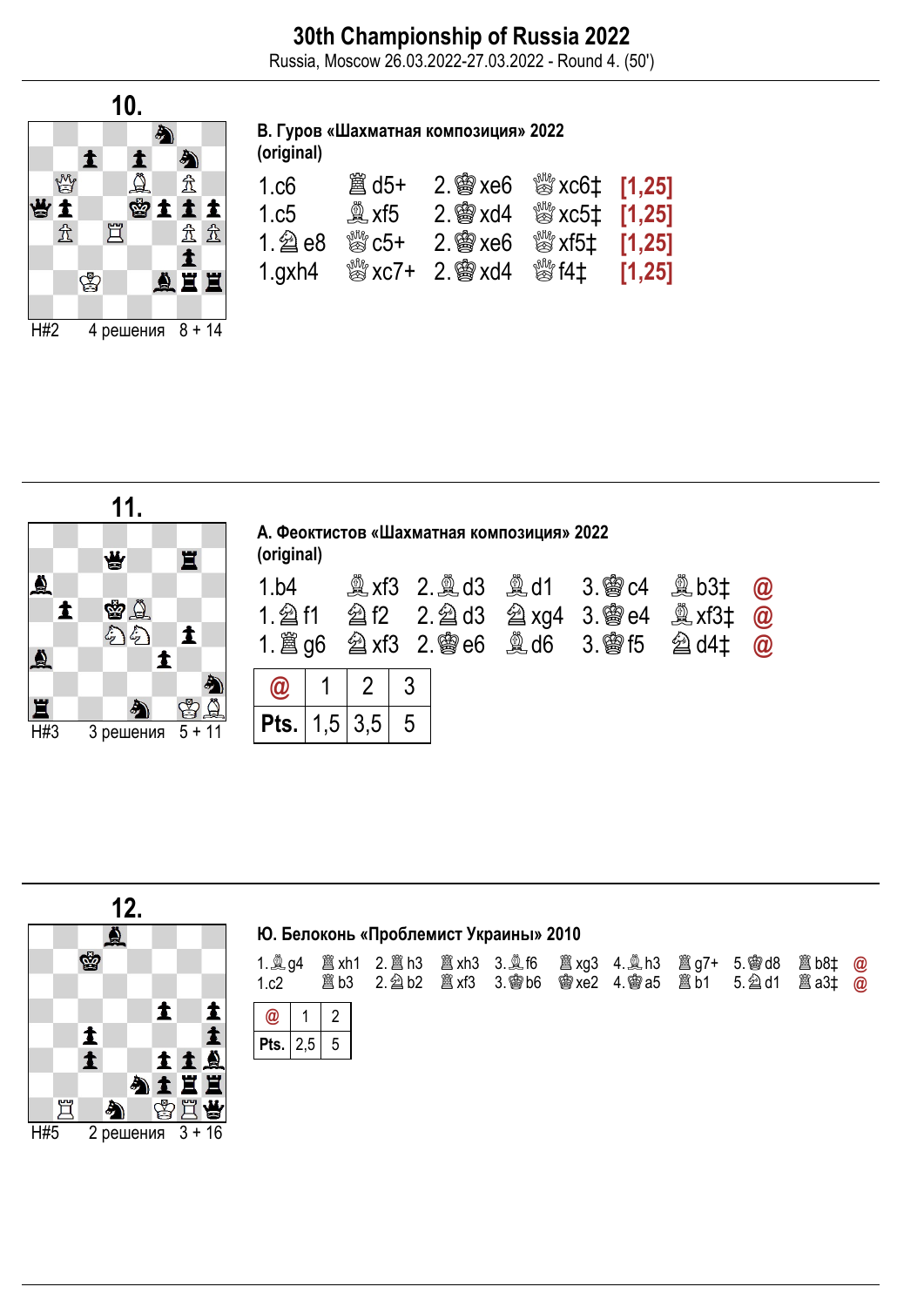Russia, Moscow 26.03.2022-27.03.2022 - Round 5. (80')

J. Rietveld "The Weekly Westminster" 1923



| (version)          |                   |               |                           |        |
|--------------------|-------------------|---------------|---------------------------|--------|
| 1.  \$b5!          |                   |               |                           |        |
| $\geq$             |                   | <b>会xd5</b>   | $3.2a2+$                  | [0.5]  |
|                    |                   | $2$ 窗 xd4     | $3.2e$ e3+                | [0.5]  |
| exd5               | 2. <b>A</b> a2!   | 臠 xd4         | $3.$ $\frac{80}{20}$ xd5+ | [0.5]  |
|                    |                   | $2$ h1 鬱/h1 奠 | $3.$ $80 +$               | [0.25] |
|                    |                   |               | $3.$ $\frac{80}{20}$ e2+  | [0.25] |
| $\hat{\otimes}$ c2 | $2.\n  2$ f3+!    | <b>歯5</b>     | $3.\n  2$ f6+             | [0.5]  |
|                    |                   | 2 窗e4         | $3.\n  2$ $c3+$           | [0.5]  |
| $@$ d3             | 2. 2 f3+!         | <b>歯15</b>    | $3.\n  2$ f6+             | [0.5]  |
| <b>幽xd4</b>        |                   | <b>鬱e5</b>    | $3.\n  2$ b6+             | [0.5]  |
| இீ f2              | 2. 2 f4+!         | <b>的xd4</b>   | $3.$ $80 + 4 + 3$         | [0.5]  |
| <b>夐f4</b>         | 2. <u>奠</u> xf4+! | 会xd4          | $3.$ $\frac{80}{20}$ b4+  | [0.5]  |
|                    |                   |               |                           |        |



А. Феоктистов «Шахматная композиция» 2022

| (original)      | A. PULLED WERE MADE AND MALLERY NUMBER OF FULL |                                 |         |                 |                          |       |
|-----------------|------------------------------------------------|---------------------------------|---------|-----------------|--------------------------|-------|
|                 | [2. 2 e6‡]                                     |                                 |         |                 |                          |       |
| $\mathbb{Q}$ c5 | 2.  曾 e6+                                      | $\overset{\circledR}{\cong}$ d6 |         |                 | <b>@Bb6 4. All exd6+</b> | [1]   |
| 闔 e3            |                                                | <b>幽 b6</b>                     |         | <b>臠 a6</b>     |                          | [0.5] |
|                 |                                                | $2$ @ $d6$                      |         | <b>臠e6</b>      | $4.$ @ $d8!$             | [0.5] |
| $@$ d4          | $2.$ $\hat{\mathbb{B}}$ a6+                    | <b>鸞c5</b>                      |         | <b>幽b4</b>      | 4.a3+                    | [1]   |
| <b>@d6</b>      |                                                | $\hat{\otimes}$ d4              | $3.05+$ | 臠 $c6$          |                          | [1]   |
| <b>魯b6</b>      |                                                | <b>臠 a6</b>                     |         | $\mathbb{R}$ b6 | <b>曾b8!</b>              | [1]   |